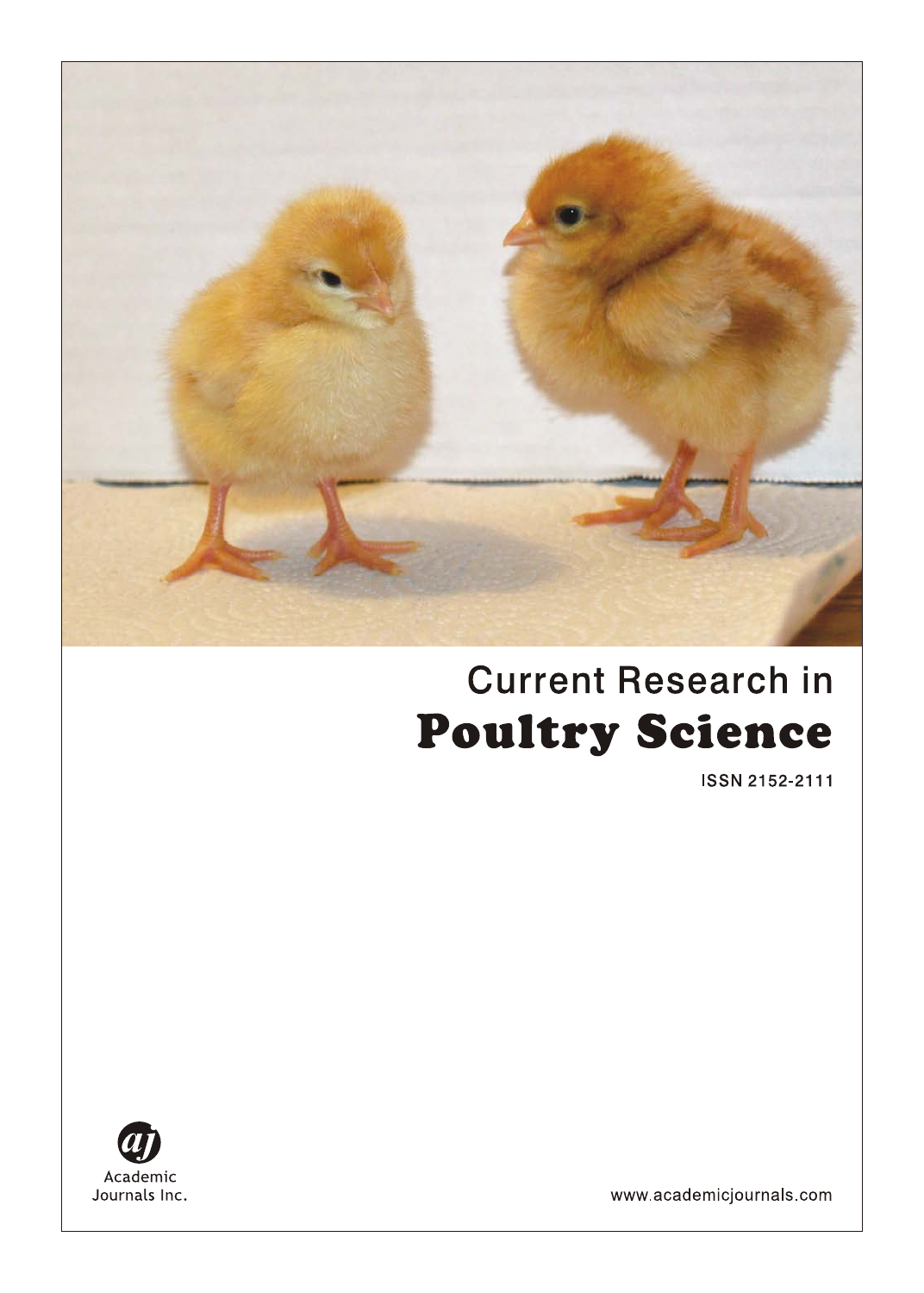#### **OPEN ACCESS Current Research in Poultry Science**

ISSN 2152-2111 DOI: 10.3923/crpsaj.2018.1.8



## **Research Article Total Immunoglobulin Y Detection in Avian Malaria-infected Domestic Birds from Uganda**

<sup>1,2</sup>Léonce Kouakanou, <sup>3</sup>Constance Agbemelo-Tsomafo, <sup>4</sup>Jesca Nakayima, <sup>5,6,7</sup>Taiwo Crossby Omotoriogun,  $^{2}$ Dieter Kabelitz and  $^{1}$ Lamine Baba-Moussa

<sup>1</sup>Laboratory of Biology and Molecular Typing in Microbiology, Faculty of Sciences and Techniques, University of Abomey-Calavi, Benin 2 Institute of Immunology, University of Kiel, Kiel, Germany

3 Noguchi Memorial Institute for Medical Research, Department of Animal Experimentation, University of Ghana, Ghana 4 National Livestock Resources Research Institute (NaLIRRI), Tororo, Uganda

<sup>5</sup>Biotechnology Unit, Department of Biological Sciences, Elizade University, P.M.B. 002, Ilara-Mokin, Ondo State, Nigeria

<sup>6</sup>A P Leventis Ornithological Research Institute, University of Jos, Nigeria

 $^7$ Natural History Museum, University of Oslo, Norway

### Abstract

Background and Aim: The use of microscopy-based and polymerase chain reaction (PCR)-based methods have offered considerable insights in detecting avian blood malaria infection in domestic and wild birds. The infection has a significant impact on the immunity of birds. However, some observations concerning the role of immune system in controlling the infection continue to question the extent of immune factors involved. To address this, the current study hypothesized that avian malaria infection may influence the humoral response of domestic birds. Materials and Methods: The prevalence of avian malaria parasites (both Plasmodium and Haemoproteus spp.) in free-ranging domestic birds from Uganda was evaluated using PCR and the level of Immunoglobulin Y (IgY) antibody in malaria-infected and uninfected birds was determined using enzyme-linked immunosorbent assay (ELISA). Result: The results showed that 10 (15.15%) of 66 individually tested birds were infected with avian malaria parasites. Interestingly, an increase in the level of IgY associated with the infection was found. Of note, the uninfected birds exhibited a consistent level of IgY, however, less than in malaria-positive birds. It is likely that avian malaria-independent factors may have been involved in this induction in uninfected birds. Conclusion: The data obtained in this study suggest that avian malaria infections influence the production of IgY in domestic birds, therefore indicating the potential of IgY as an immune biomarker for screening avian malaria infection in domestic birds. However, these observations are subject to further investigation with larger sample size.

Key words: Avian malaria, domestic birds, IqY antibodies, immunity

Citation: Léonce Kouakanou, Constance Agbemelo-Tsomafo, Jesca Nakayima, Taiwo Crossby Omotoriogun, Dieter Kabelitz and Lamine Baba-Moussa, 2018. Total immunoglobulin Y detection in avian malaria-infected domestic birds from Uganda. Curr. Res. Poult. Sci., 8: 1-8.

Corresponding Author: Léonce Kouakanou, Laboratory of Biology and Molecular Typing in Microbiology, Faculty of Sciences and Techniques, University of Abomey-Calavi, 05 BP 1604 Cotonou, Benin Tel: +4915217789553

Copyright: © 2018 Léonce Kouakanou *et al.* This is an open access article distributed under the terms of the creative commons attribution License, which permits unrestricted use, distribution and reproduction in any medium, provided the original author and source are credited.

Competing Interest: The authors have declared that no competing interest exists.

Data Availability: All relevant data are within the paper and its supporting information files.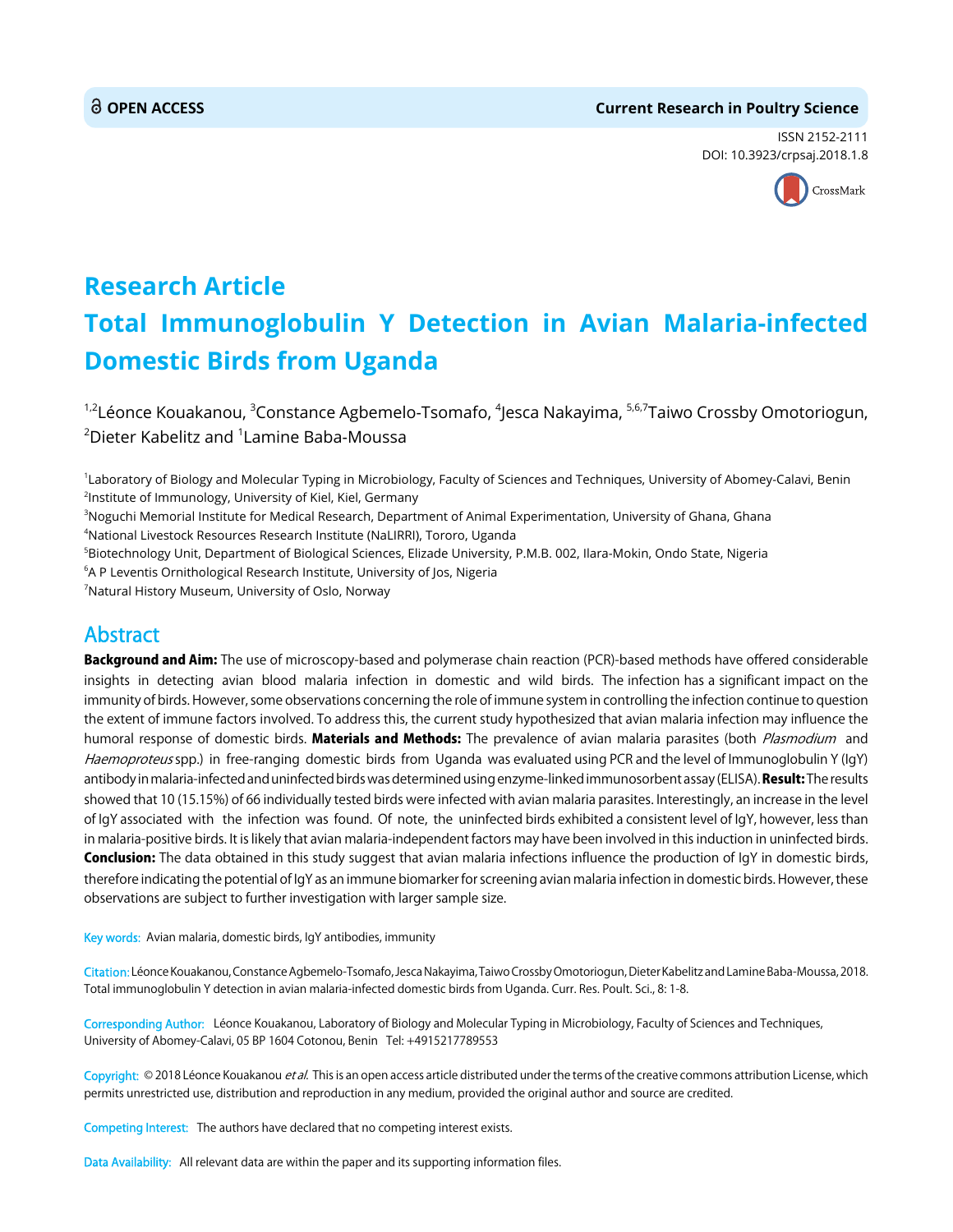#### INTRODUCTION

Despite recent advances in the strategies to control avian malaria, the disease is still at high risk in poultry production systems<sup>1,2</sup>. Avian malaria is caused by protozoan parasites including haemosporidians (Plasmodium spp. and Haemoproteus spp., both often referred to as "avian malaria parasites")<sup>3</sup>. Birds are present in a wide range of ecosystem distribution globally but African ecosystem harbor one of the highest continental bird diversities. As a consequence, the malaria parasites of these birds appear to be as diverse as their avian hosts<sup>4,5</sup>. Several studies have highlighted the diversity of haemosporidians in birds using microscopy, however, studies from Africa<sup>6,7</sup> identified haemosporidians parasites in 27 avian families with the highest prevalence from Uganda.

Although the pathogenicity of many haemosporidians species in wild birds is not completely understood, many cases of mortality have been reported in domestic birds<sup>8,9</sup>. In poultry industry, avian malaria is a common cause of low quality meat, poor egg production and high mortality<sup>9</sup>. Clinical signs associated with avian malaria include a pale crest, green stools, anorexia, elevated body temperature and anemia. These symptoms are not necessarily due to malaria infection and clinical signs may vary from no clinical signs to a severe phase and cause death with mortality rate higher than 80%8,10. Native chickens are more resistant to infection than commercial chickens<sup>11</sup>. Nevertheless, some infected adult chickens may develop asymptomatic infections<sup>12</sup>.

For the rapid detection of the infection in birds and to control the spread of the disease, assays combining microscopy and PCR have been established and widely used. Moreover, molecular studies using gene sequence analysis have offered considerable support for the classification of the majority of genera and subgenera of avian haemosporidian parasites and have provided additional information on the phylogenetic relationships between characterized genera<sup>13,14</sup>. Although PCR assays and sequencing have provided a reliable diagnostic tool for molecular epidemiological studies of avian malaria infections in domestic and wild birds, little is still known about why some birds are more susceptible to infection, while others are resistant and/or tend to be more "asymptomatically" parasitized.

The immune system has over decades attracted great deal of interest in functional ecology<sup>15,16</sup>. Measurements of immune response against infection are becoming routine in many ecological studies<sup>17</sup>, requiring the use of simple standardized methods (e.g., ELISA) for quantifying levels of different components (e.g., antibodies) of the immune system. Antibodies (also termed immunoglobulins (Igs)) are a class of

proteins that are associated with the adaptive immune response and are only expressed in jawed vertebrates (including birds)18. Numerous studies have demonstrated that birds express IgD (except in chickens, ducks, penguin and zebra finch), IgM, IgA and IgY isotypes subclasses<sup>19-21</sup>. Of particular relevance here, IgY antibody has been associated with evidences of protection towards different infections as described in several studies, suggesting the use of IgY antibody as immunodiagnostic and immunotherapeutic tool<sup>22-24</sup>. With regard to malaria infection, pioneering studies by Graczyk *et al.*<sup>25,26</sup> described immunological tools to investigated anti-Plasmodium spp. humoral response of birds. Using ELISA, the authors reported a correlation between antibody titer to *Plasmodium* spp. and the resistance of birds to plasmodial parasites. Moreover, another study addressing the extent of Plasmodium exposure in Galapagos penguins, showed an association between higher seroprevalence of malarial antibodies and low Plasmodium-induced mortality<sup>27</sup>. Seroprevalence detection using ELISA-based method has been developed for diagnosing malarial infections in a variety of bird species. However, estimating the total concentration of IgY antibody in avian malaria infection remains to be investigated. Addressing this, the present study examined an increase of total IgY antibody concentration in malariainfected domestic birds. However, even though less than in malaria-infected birds, there was also a consistent production of IgY in malaria-uninfected birds. Together, these data suggested that malaria influences humoral response of domestic birds but malaria-independent factors seemingly may underpin the production of IgY in uninfected birds.

#### MATERIALS AND METHODS

Collection of blood samples: The blood samples used in the present study were collected from North-western Uganda at four districts Adjumani (Latitude: N 3.37, Longitude: E 31.78), Moyo (Latitude: N 3.65, Longitude: E 31.72), Yumbe (Latitude: N 3.46, Longitude: E 31.24) and Koboko (Latitude: N 3.41, Longitude: E 30.95) in October 2015. Blood samples were taken from free-ranging domestic birds i.e., chickens, duck, turkey and guinea fowl. All the birds were bled on the brachial vein (venipuncture), from which 5-50 µL of blood was spotted onto sheets of Whatman n°1 (Whatman, Maidstone, UK) filter paper. Spots were allowed to dry at ambient temperature and stored in dark self-sealing plastic bags, the innermost of which contained silica desiccant (Sigma). Filter papers were stored at  $-20^{\circ}$ C, where the level of antibodies may remain stable for many years<sup>28,29</sup>.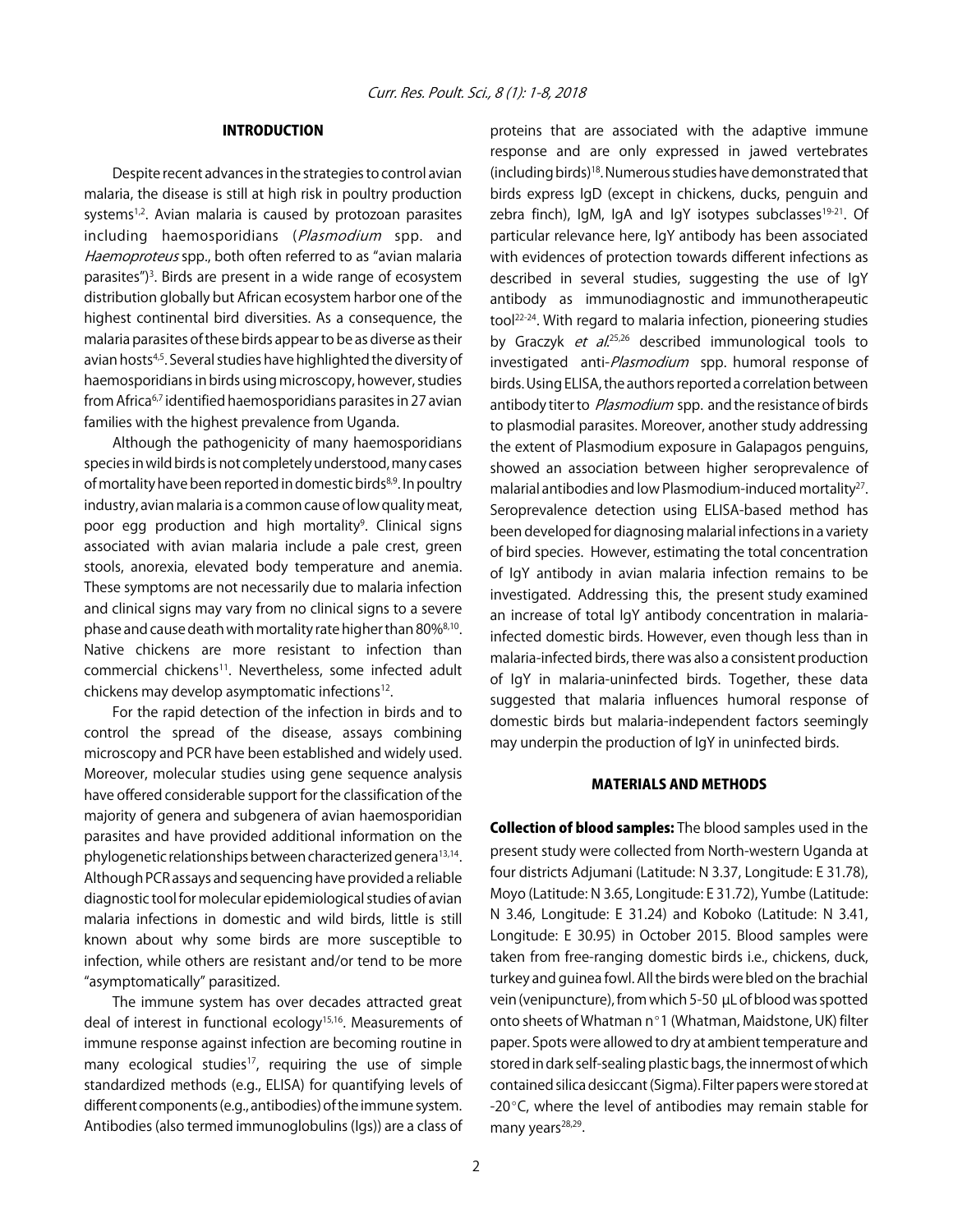**DNA extraction:** Total DNA was extracted using the chelex-100 resin-based DNA extraction method as previously described<sup>12</sup> with some modifications. In brief, a small disc of dried blood spots was cut and transferred into 1.5 mL collection tube (Eppendorf) containing 1 mL of 10% Saponin in phosphate buffered saline (PBS). After an overnight incubation at  $4^{\circ}$ C, the suspension was centrifuged and the PBS/Saponin was poured and then replaced with 200 µL of 20% of chelex-100 resin in deionized water, heated at  $100^{\circ}$ C for 8 min and vortexed every 2 min. The suspension was centrifuged for 1 min to pellet the chelex-100 resin and cell debris. The supernatant containing the DNA was carefully collected and the concentration of DNA as well as the ratio A260/280 for each sample was measured using a Nanodrop™ spectrophotometer (Thermo Scientific, USA). DNA samples were stored at -20 $^{\circ}$ C until molecular testing.

PCR-based detection of avian malaria parasites gene fragments: The extracted DNA was used in nested Polymerase Chain Reaction (nPCR) to amplify DNA fragments according to method described by Waldenstrom *et al*.<sup>30</sup>. The presence of extracted DNA was first assessed by gel electrophoresis using 2 µL of the extract on a 1.5% agarose gel, post stained with Diamond nucleic acid dye and visualized under ultraviolet light (UV). Samples were then screened for the presence of Plasmodium and Haemoproteus using the nPCR method, amplifying a 478 bp fragment of the mitochondrial cytochrome b gene. The PCR reactions were performed, in two separate rounds. First-round primers were HaemNF (5-CATATATTAAGAGAATTATGGAG-3) and HaemNR2 (5-AGAGGTGTAGCATATCTATCTAC-3). The first reaction contained 0.5 µL of 50-90ng genomic DNA, 0.4 µM of each primer, 7.5 µL of Go taq® G2 Hot Start Green Master Mix, 2x (Promega corporation, USA) and 5.8 µL of nuclease free water in a total volume of 15 µL reaction mixture. The cycling condition consisted of a 3 min  $94^{\circ}$ C initial denaturation, followed by 35 cycles of 94 $\degree$ C for 30 sec, 55 $\degree$ C for 30 sec and  $72^{\circ}$ C for 45 sec, ending with an elongation step of 72°C for 10 min. In the second PCR round, primers HaemF (5-ATGGTGCTTTCGATATATGCATG-3) and HaemR2 were used (5-GCATTATCTGGATGTGATAATGGT-3). The reaction was in a total volume of 30 µL containing 1 µL of the PCR product from the first round as template, 0.4 µM of each primer, 15 µL of Go taq® G2 Hot Start Green Master Mix, 2x (Promega corporation, USA) and 11.6 µL of nuclease free water. The PCR cycling condition was the same as used in the first round. The PCR products (5 µL) from the second round were run on 1.5%

agarose gel and post stained with Diamond nucleic acid dye solution for 20-30 min and visualized under UV light.

Elution of serum from dried blood spots: Plastic bags containing blood spots were allowed to return to ambient temperature before opening. Individual discs of dried blood spots were punched manually into 1.5 mL collection tube (Eppendorf). The blood was eluted out in 200 µL phosphate buffered saline (PBS) containing 0.4% Tween20 overnight at  $4^{\circ}$ C. The tubes were centrifuged and the supernatants containing the eluted serum proteins form the "master" from which dilutions were made for subsequent ELISA testing.

Antibody IgY determination by sandwich ELISA: Total IgY ELISAs were performed using Chicken IgY ELISA kit (Immunology Consultants Laboratory, Inc, Portland, USA) according to the manufacturer's recommendations. All the reagents used in this test are included in the ELISA kit. Briefly, the eluted serum was diluted 1:6250, 1:12500, 1:25000 and 1:50000 in diluent buffer and 100 µL of the diluted serum and standards were added in duplicate to a 96-well microtiter plate pre-coated with anti-IgY antibody. The plate was incubated in dark at room temperature (RT) for 30 min. After the incubation, unbound proteins were removed by washing the plate four times and 100 µL of anti-IgY-HRP antibody, diluted 1:100 with diluent, was added per well, incubated for 30 min RT. Plate was again washed and 100 µL of tetramethylbenzidine (TMB)-peroxidase substrate solution was added into each well and the plate was incubated in the dark at RT for precisely 10 min. the reaction was stopped with 100 µL of 0.3 M Sulfuric acid. The plate was immediately read at 450 nm using Infinite MT200 microplate reader (TECAN, Switzerland) calibrated according to the manufacturer's specifications.

**Statistical analysis:** Data were entered in Excel sheet 2007 (Microsoft) and were analyzed (where indicated) using Prism 6.01 (GraphPad, La Jolla, USA). Man-Whitney  $U$ -test was used to evaluate difference in IgY concentration values between malaria-positive and negative samples. The p<0.05 was considered statistically significant.

#### RESULTS

Prevalence of avian malaria parasites: Domestic birds samples examined in this study were composed of chickens, duck, turkey and guinea fowl from four different districts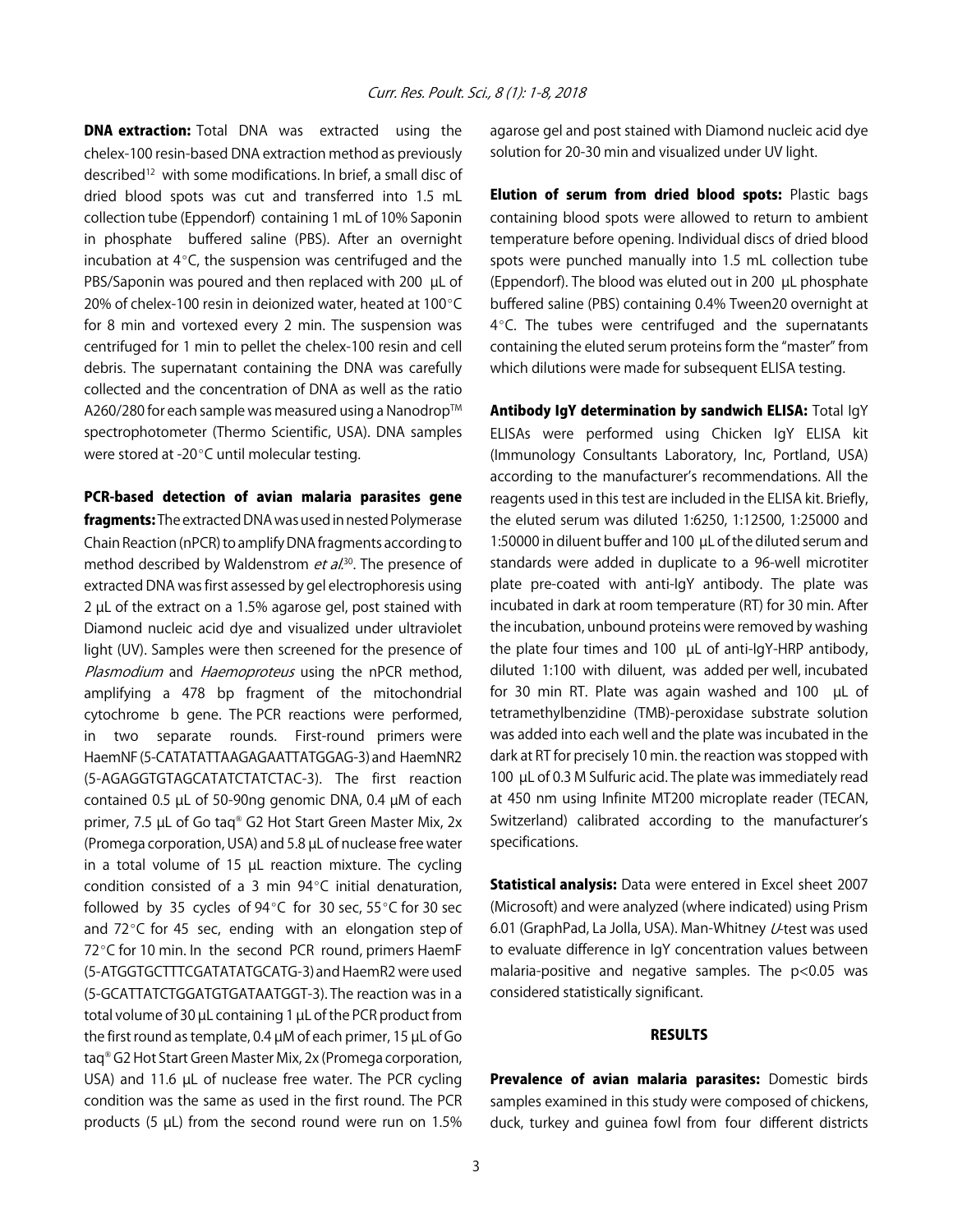Curr. Res. Poult. Sci., 8 (1): 1-8, 2018



Fig. 1: nPCR-based detection of avian malaria parasites DNA. DNA was extracted from filter paper dried blood sample by the chelex-100 resin method. The DNA samples were used as templates for nPCR reaction with primers specific for parasite gene fragments, with amplicons being analyzed by standard agarose gel electrophoresis (Mat and Meth section) Lanes 1-18: Malaria parasites-negative samples, Lanes 19-20: Malaria parasites-positive samples, Lane L: Ladder

Table 1: Occurrence of avian malaria parasites in the domestic birds

|                                          | Species                                 | PCR for avian malaria detection |                   |          |                |
|------------------------------------------|-----------------------------------------|---------------------------------|-------------------|----------|----------------|
| Area                                     |                                         |                                 | Number of samples | Positive | Prevalence (%) |
| Adjumani                                 | Chicken                                 |                                 | 19                |          | 5.26           |
| Moyo                                     | <b>Duck</b>                             |                                 | 30                | 4        | 13.33          |
| Yumbe                                    | Turkey                                  |                                 | 6                 |          | 33.33          |
| Koboko                                   | Guinea fowl                             |                                 |                   |          | 27.27          |
|                                          | Overall                                 |                                 | 66                | 10       | 15.15          |
|                                          | Table 2: Optimization of serum dilution |                                 |                   |          |                |
|                                          |                                         | Serum dilutions                 |                   |          |                |
| Mean values ( $\mu$ g mL <sup>-1</sup> ) |                                         | 1:6250                          | 1:12500           | 1:12500  | 1:50000        |

For positive samples 15.9 15.9 31.7 63.5 289.7 For negative samples 15.9 31.7 63.5 247.1

located in North-Western Uganda. The prevalence of avian malaria parasites was determined using nPCR (Fig. 1). As the primers used in this nested PCR amplify both Plasmodium and Haemoproteus spp., the term avian malaria parasites considered in this report includes both parasites. As shown in Table 1, of 66 individuals tested, 10 (15.15%) were positive to avian malaria parasites.

Optimization of serum dilution for ELISA: As this study aimed to detect the level of IgY antibody toward malaria parasites infection in domestic birds, ten malaria-positive samples (M+) and nine malaria-negative samples (M-) were tested to determine their serum level of IgY antibody. First used different serum dilutions (titrated from 1:6250 to 1:50000) in a standardized ELISA (Table 2). The standard curve was fitted to the absorbance observed for the standards value by a second order polynomial curve using Excel (Microsoft). Test sample values were interpolated from the standard curve and were subsequently corrected for sera dilution factor to finally obtain the IgY concentration in the original samples.

The standardization of ELISA for IgY detection in birds showed optimum result at 1:50000 serum dilution. In contrast, no changes in IgY between positive and negative samples were observed using 1:6250, 1:12500 and 1:25000 dilutions. Thus, in the experimental settings, the dilution of serum at 1:50000 was suitable for the IgY quantification and was considered for further analysis.

#### Impact of malaria infection on the IgY production in birds:

To investigate the impact of malaria infection on the humoral response of birds, the level of IgY in malaria-infected birds in comparison to the uninfected birds was determined. Results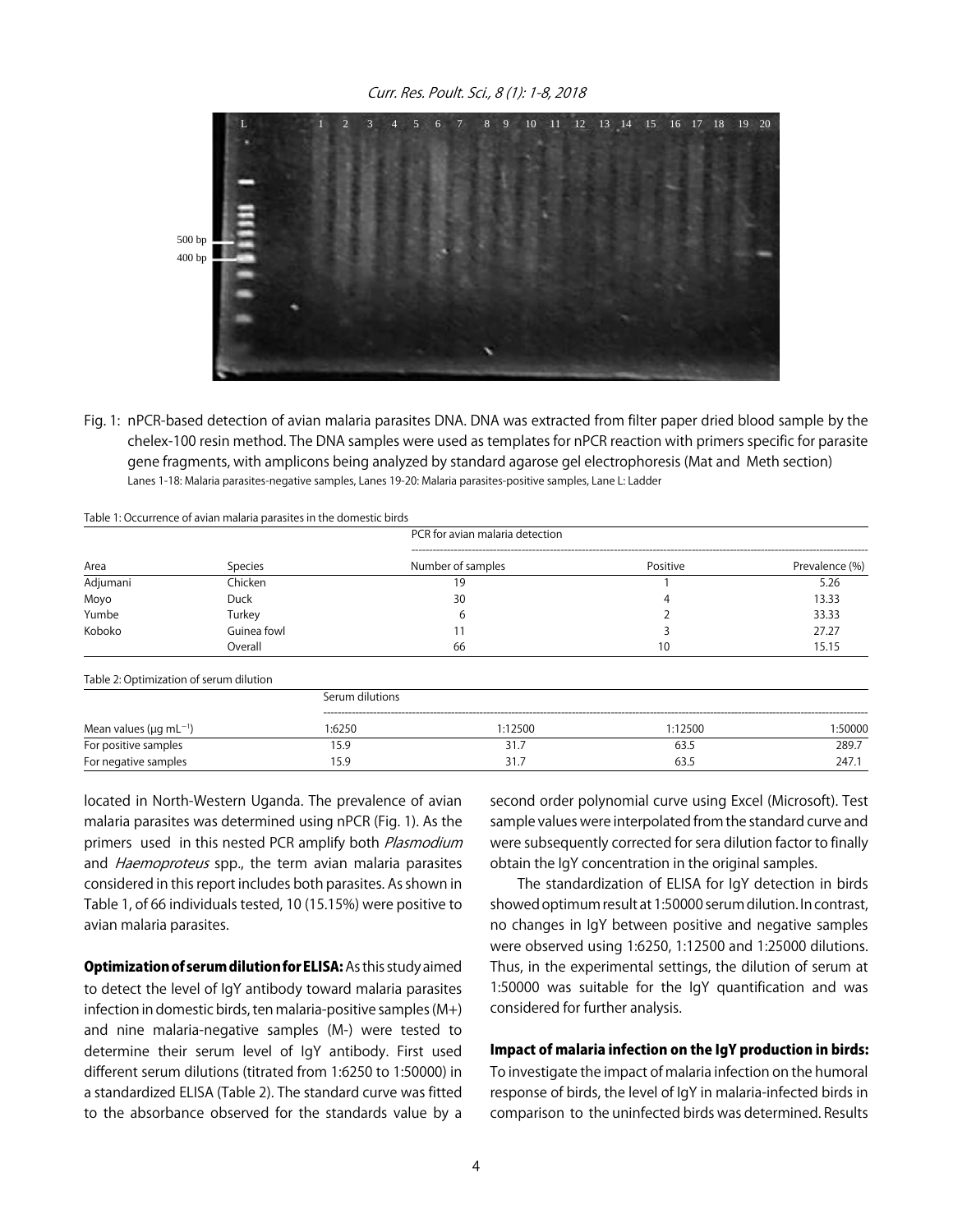Curr. Res. Poult. Sci., 8 (1): 1-8, 2018



Fig. 2(a-d): Avian malaria infection modifies IgY production of domestic birds. Serum samples from malaria positive (M+) birds  $(n = 10)$  and malaria-negative  $(M-)$  birds  $(n = 9)$  were diluted at (a) 1:50000, (b) 1:25000, (c) 1:12500 and (d) 1:6250. Thereafter, diluted sera were analyzed for the detection of total IgY antibody using sandwich ELISA Bars indicate the antibody level as Mean±SD in each group. Statistical comparison between M+ and M- was based on Mann-Whitney U-test. ns: Not significant

Table 3: Range concentration of IgY detection in malaria-positive vs negative birds

|                        |        | $lgY$ ( $\mu$ g mL <sup>-1</sup> ) |       |  |
|------------------------|--------|------------------------------------|-------|--|
|                        | Total  | Concentration                      |       |  |
|                        | number | range                              | Mean  |  |
| Malaria-positive birds | 10     | 246.5-290.8                        | 289.7 |  |
| Malaria-negative birds |        | 246.7-260.1                        | 247.1 |  |

showed that the range in IgY concentration ( $\mu$ g mL $^{-1}$ ) for the positive sample at 1:50000 dilution was 246.5-290.8 with a Mean±SD of 289.7±20.9, while IgY concentration for the group of negative samples ranged from 246.7-260.1 with a mean value±SD of 247.1±16.2 (Table 3). Interestingly, although statistically not significant (as determined by Mann-Whitney Unpaired-test), serum of malaria positive samples displayed a slight increase in IgY production when compared to the uninfected birds group (Fig. 2). These data suggested that avian malaria infection induces an elevated production of IgY antibody in domestic birds.

#### **DISCUSSION**

This study aimed to measure the production of total IgY antibody in response to avian malaria infection in free-ranging domestic birds from Uganda. The most interesting finding is that malaria-infected birds exhibit a slight higher level of IgY antibody when compared to the uninfected birds. This result was obtained with an especially high dilution factor (1:50000) of the serum, possibly due to the binding specificity property of the microplate. Seroprevalence of malaria in different bird species have been reported by various studies<sup>27,31-33</sup>. For example, a study on Galapagos penguins Spheniscus mendiculus showed elevated seroprevalence of anti-malaria antibodies, despite low detection of *Plasmodium* spp. DNA using PCR. This suggests high exposure to the parasite and low *Plasmodium*-induced mortality<sup>27</sup> and thus, a role of host immunity in controlling the infection. Similarly, Jarvi *et al.*<sup>33</sup> reported that serological methods for detecting chronic malarial infections were significantly more sensitive than PCR-based methods and microscopy. These studies also emphasize the necessity of combining different strategies to measure the real extent of Plasmodium exposure and infection.

Domestic birds samples examined in the present study showed few avian malaria parasite infections. However, the birds were trapped in several habitats recognized as abundant midges for mosquitoes as described<sup>6</sup>. According to Pattaradilokrat et al.<sup>12</sup>, the chelex-100 resin extraction method, in comparison to the phenol/chloroform method, was found to be a reliable method for the extraction of DNA of avian malaria parasite P. gallinaceum from dried blood spot. Moreover, the nPCR assay presented in this study has been shown to be highly specific and reliable method for assessing prevalence of the haemosporidian blood parasites Haemoproteus spp. and Plasmodium spp. from avian blood<sup>30</sup>. Hence, the low prevalence of avian malaria infections observed here may not be parasites detection method-dependent.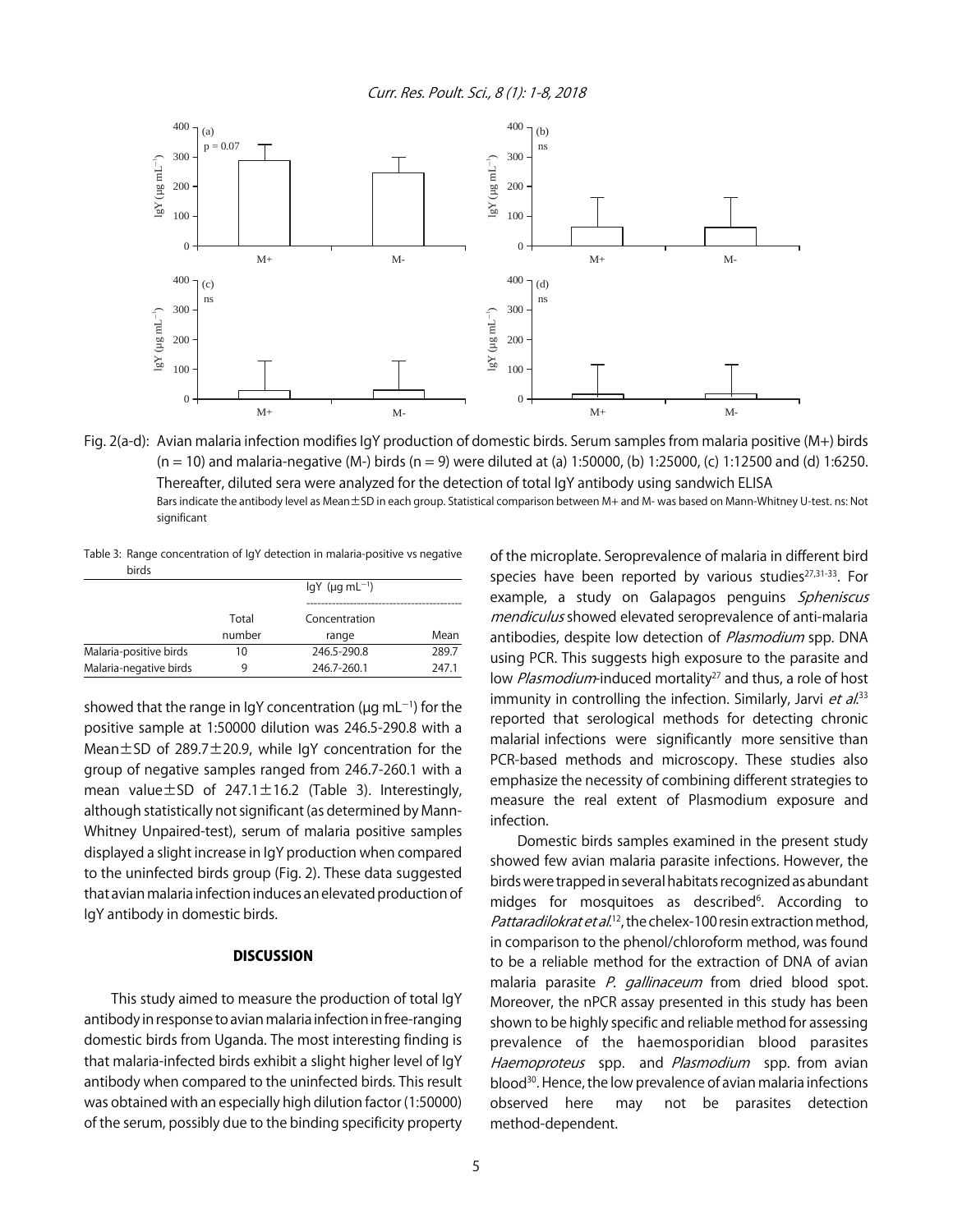As one of the possible explanation for this unexpected result is that PCR amplifies haemosporidian parasite DNA in the circulating blood, regardless of the parasite's life cycle and therefore may not be detecting gametocytes $34$ . Moreover, a previous study in Uganda reported an unexpected low prevalence of Plasmodium and Haemoproteus spp. in birds but a predominance of Leucocytozoon spp., suggesting that Leucocytozoon may be the most common hematozoan in chickens from Uganda<sup>35</sup>. This study showed a consistent production of IgY in uninfected birds (Table 1, Fig. 2), however, less than in malaria-positive birds. This could suggest that the production of IgY detected in this study is not completely exclusive to malaria infection but could also be the result of other infections which might occurred in domestic birds. However, more investigations are needed to identify the malaria-independent factor (s) responsible for the production of IgY in uninfected birds.

Antibodies play an important role in the initial recognition of foreign particles and they support subsequent defense by the complement cascade and the acquired humoral response<sup>36,37</sup>. Therefore, organisms may benefit by maintaining a minimum level of antibodies as these molecules likely play a crucial role in terms of earlier detection of parasites<sup>38</sup>. With regard to the protective effect of IgY, several studies have reported the effective protection against pathogens such as Salmonella enteritidis, Salmonella e. typhimurium, Campylobacter jejuni and Enterotoxigenic Escherichia coli (ETEC)<sup>22-24</sup>. In addition, a previous study found that, in *in vitro* experimental system, chicken IgY-specific antibodies directed against the *E. coli* enteropathogenic BfpA virulence have also been shown to inhibit, in a dose-dependent manner, the virulence factor-induced apoptosis of Vera cells<sup>39</sup>. However, it has not been straightforward to demonstrate an association between antibody production and protection of domestic birds from malaria infection. Birds infected with malaria show clinical signs such as pale crest, green stools, ruffled feathers, anorexia, cerebral capillary blockade<sup>9,40</sup>. Although, these symptoms are not exclusively specific to malaria, the disease may run a very acute phase and cause death within the second or third week<sup>8,10</sup>. Nevertheless, some infected adult chickens may develop asymptomatic infection, resulting in misdiagnosis<sup>12</sup> or the result of chronic infection. In this study, domestic birds infected with malaria (as determined by nPCR) seem in "good health" and do not show any sign of the aforementioned malaria symptoms (data not shown) but interestingly, they display an increase in IgY antibody production. Taken together, this finding suggests the increase in IgY production as an indicator of survival in infected birds. However, this observation remains to be further verified with larger sample size.

#### CONCLUSION

In conclusion, the present study confirmed that avian malaria infection occurred in domestic birds from different free-ranging poultry in Uganda. Interestingly, an increase in IgY production of birds infected with avian malaria parasites was detected. These findings highlight the importance of using IgY antibodies either for immunodiagnostic or for passive immunization against avian malaria infections in domestic birds.

#### SIGNIFICANCE STATEMENT

Avian malaria infection has a significant impact on the immunity of birds. Data obtained in this study indicate that avian malaria-infected domestic birds display an increase in IgY level and do not show any sign of avian malaria symptoms. These findings suggest that avian malaria infections influence the production of IgY in domestic birds, therefore indicating the potential of IgY as an immune biomarker for screening avian malaria infection in domestic birds.

#### ACKNOWLEDGMENTS

This study was supported by a Collaborative Research Grant from International Foundation for Science (IFS) to LK (J/5722-1), CA-T (J/5721-1), JN (J/5723-1) and TCO (J/5724-1). We thank the Uganda-based team for sample collection. We also thank Dr. Ulrich F. Prodjinotho (Institut für Medizinische Mikrobiologie, Immunologie und Hygiene, Technische Universität München) for critical reading of the manuscript.

#### **REFERENCES**

- 1. Ruff, M.D., 1999. Important parasites in poultry production systems. Vet. Parasitol., 84: 337-347.
- 2. Tasai, S., T. Saiwichai, M. Kaewthamasorn, S. Tiawsirisup, P. Buddhirakkul, S. Chaichalotornkul and S. Pattaradilokrat, 2017. Artesunate-tafenoquine combination therapy promotes clearance and abrogates transmission of the avian malaria parasite Plasmodium gallinaceum. Vet. Parasitol., 233: 97-106.
- 3. Clark, N.J., S.M. Clegg and M.R. Lima, 2014. A review of global diversity in avian haemosporidians (Plasmodium and Haemoproteus: Haemosporida): New insights from molecular data. Int. J. Parasitol., 44: 329-338.
- 4. Lauron, E.J., C. Loiseau, R.C.K. Bowie, G.S. Spicer, T.B. Smith, M. Melo and R.N.M. Sehgal, 2015. Coevolutionary patterns and diversification of avian malaria parasites in African sunbirds (Family Nectariniidae). Parasitology, 142: 635-647.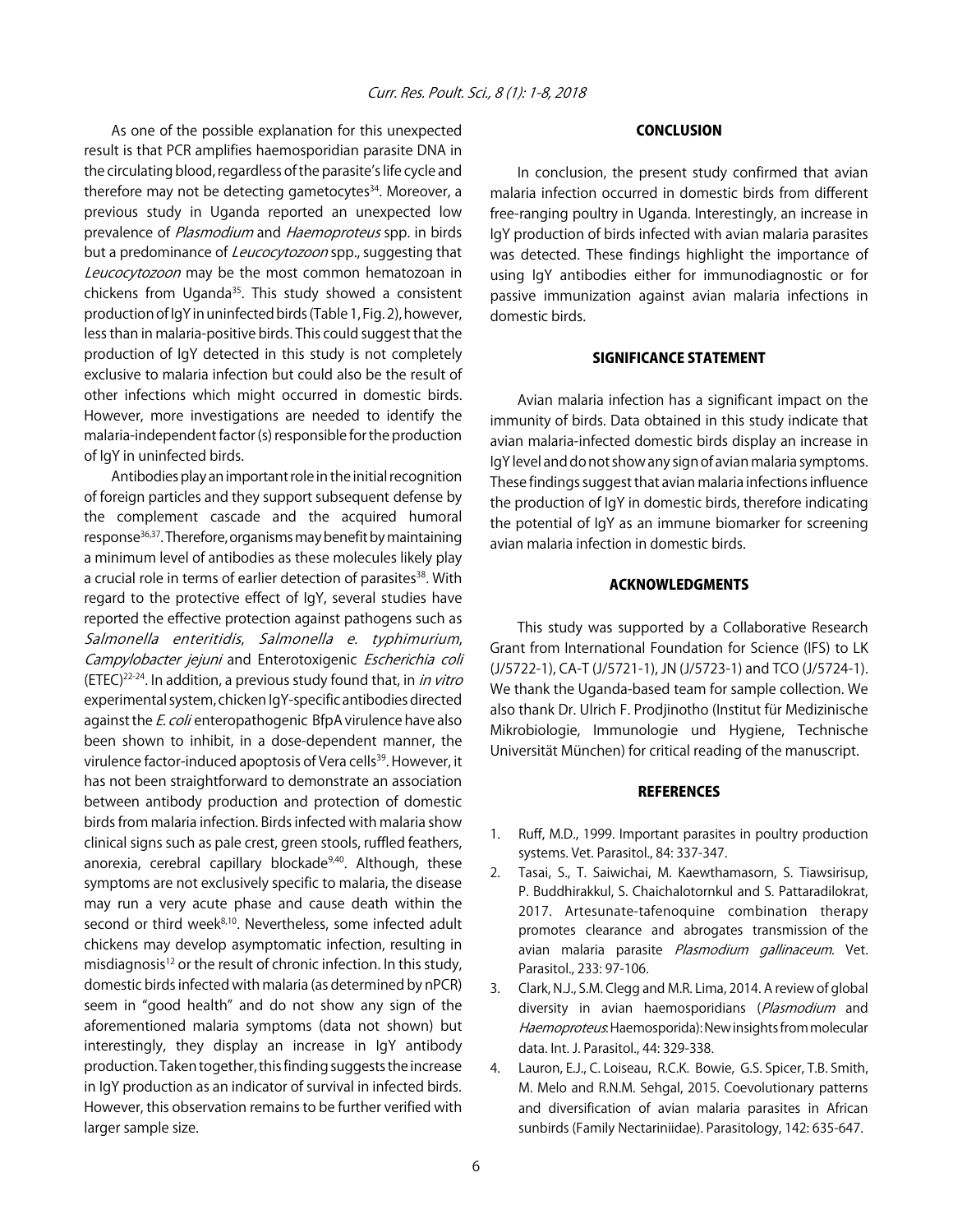- 5. Lutz, H.L., W.M. Hochachka, J.I. Engel, J.A. Bell and V.V. Tkach et al., 2015. Parasite prevalence corresponds to host life history in a diverse assemblage of afrotropical birds and haemosporidian parasites. PloS One, Vol. 10, No. 4. 10.1371/ journal.pone.0128851
- 6. Valkiunas, G., R.N.M. Sehgal, T.A. Iezhova and T.B. Smith, 2005. Further observations on the blood parasites of birds in Uganda. J. Wildlife Dis., 41: 580-587.
- 7. Sehgal, R.N.M., H.I. Jones and T.B. Smith, 2005. Blood parasites of some West African rainforest birds. J. Vet. Med. Sci., 67: 295-301.
- 8. Permin, A. and J. Juhl, 2002. The development of Plasmodium gallinaceum infections in chickens following single infections with three different dose levels. Vet. Parasitol., 105: 1-10.
- 9. Williams, R.B., 2005. Avian malaria: Clinical and chemical pathology of Plasmodium gallinaceum in the domesticated fowl Gallus gallus. Avian Pathol., 34: 29-47.
- 10. De Matos Macchi, B., J.A.S. Quaresma, A.M. Herculano, M.E. Crespo-Lopez, R.A. DaMatta and J.L.M. do Nascimento, 2010. Pathogenic action of Plasmodium gallinaceum in chickens: Brain histology and nitric oxide production by blood monocyte-derived macrophages. Vet. Parasitol., 172: 16-22.
- 11. Sohsuebngarm, D., J. Sasipreeyajan, S. Nithiuthai and N. Chansiripornchai, 2014. The efficacy of artesunate, chloroquine, doxycycline, primaquine and a combination of artesunate and primaquine against avian malaria in broilers. J. Vet. Med. Sci., 76: 813-817.
- 12. Pattaradilokrat, S., W. Tiyamanee, P. Simpalipan, M. Kaewthamasorn, T. Saiwichai, J. Li and P. Harnyuttanakorn, 2015. Molecular detection of the avian malaria parasite Plasmodium gallinaceum in Thailand. Vet. Parasitol., 210: 1-9.
- 13. Valkiunas, G., T.A. Iezhova, C. Loiseau, T.B. Smith and R.N. Sehgal, 2009. New malaria parasites of the subgenus Novyella in African rainforest birds, with remarks on their high prevalence, classification and diagnostics. Parasitol. Res., 104: 1061-1077.
- 14. Martinsen, E.S., I. Paperna and J.J. Schall, 2006. Morphological versus molecular identification of avian Haemosporidia: An exploration of three species concepts. Parasitology, 133: 279-288.
- 15. Sheldon, B.C. and S. Verhulst, 1996. Ecological immunology: Costly parasite defences and trade-offs in evolutionary ecology. Trends Ecol. Evol., 11: 317-321.
- 16. Zuk, M., 1996. Disease, endocrine immune interactions and sexual selection. Ecology, 77: 1037-1042.
- 17. Norris, K. and M.R. Evans, 2000. Ecological immunology: Life history trade-offs and immune defense in birds. Behav. Ecol., 11: 19-26.
- 18. Flajnik, M.F., 2002. Comparative analyses of immunoglobulin genes: Surprises and portents. Nat. Rev. Immunol., 2: 688-698.
- 19. Han, B., H. Yuan, T. Wang, B. Li and L. Ma et al., 2016. Multiple IgH isotypes including IgD, subclasses of IgM and IgY are expressed in the common ancestors of modern birds. J. Immunol., 196: 5138-5147.
- 20. Han, B., Y. Li, H. Han, Y. Zhao, Q. Pan and L. Ren, 2017. Three IgH isotypes, IgM, IgA and IgY are expressed in Gentoo penguin and zebra finch. PloS One, Vol. 12, No. 4. 10.1371/ journal.pone.0173334
- 21. Lundqvist, M.L., D.L. Middleton, S. Hazard and G.W. Warr, 2001. The immunoglobulin heavy chain locus of the duck: Genomic organization and expression of D, J and C region genes. J. Biol. Chem., 276: 46729-46736.
- 22. Chalghoumi, R., Y. Beckers, D. Portetelle and A. Thewis, 2009. Hen egg yolk antibodies (IgY), production and use for passive immunization against bacterial enteric infections in chicken: A reviewe. Biotechnol. Agron. Soc. Environ., 13: 295-308.
- 23. Rahimi, S., Z.M. Shiraz, T.Z. Salehi, M.A.K. Torshizi and J.L. Grimes, 2007. Prevention of *Salmonella* infection in poultry by specific egg-derived antibody. Int. J. Poult. Sci., 6: 230-235.
- 24. Gurtler, M., U. Methner, H. Kobilke and K. Fehlhaber, 2004. Effect of orally administered egg yolk antibodies on Salmonella enteritidis contamination of hen's eggs. J. Vet. Med. B Infect. Dis. Vet. Public Health, 51: 129-134.
- 25. Graczyk, T.K., M.R. Cranfield, M.L. Shaw and L.E. Craig, 1994. Maternal antibodies against *Plasmodium* spp. in African black-footed penguin (Spheniscus demersus) chicks. J. Wildl. Dis., 30: 365-371.
- 26. Graczyk, T.K., M.R. Cranfield and C.J. Shiff, 1993. ELISA method for detecting anti-Plasmodium relictum and anti-Plasmodium elongatum antibody in infected duckling sera using Plasmodium falciparum antigens. J. Parasitol., 79: 879-885.
- 27. Palmer, J.L., T.F. McCutchan, F.H., Vargas, S.L. Deem, M. Cruz, D.A. Hartman and P.G. Parker, 2013. Seroprevalence of malarial antibodies in Galapagos penguins (Spheniscus mendiculus). J. Parasitol., 99: 770-776.
- 28. Van den Akker, R., H. Kooy, H.P. van der Meyden and B.H. Lumey, 1990. Sir: Recovery of HIV antibodies in eluates from plasma and erythrocytes dried on filter paper and stored under various conditions. Aids, 4: 90-91.
- 29. Arya, S.C., 1993. Stability of human immunodeficiency virus type 1 antibodies in whole blood-impregnated filter papers under various tropical conditions. J. Clin. Microbiol., 31: 765-766.
- 30. Waldenstrom, J., S. Bensch, D. Hasselquist and O. Ostman, 2004. A new nested polymerase chain reaction method very efficient in detecting Plasmodium and Haemoproteus infections from avian blood. J. Parasitol., 90: 191-194.
- 31. Atkinson, C.T., R.J. Dusek and J.K. Lease, 2001. Serological responses and immunity to superinfection with avian malaria in experimentally-infected Hawaii Amakihi. J. Wildl. Dis., 37: 20-27.